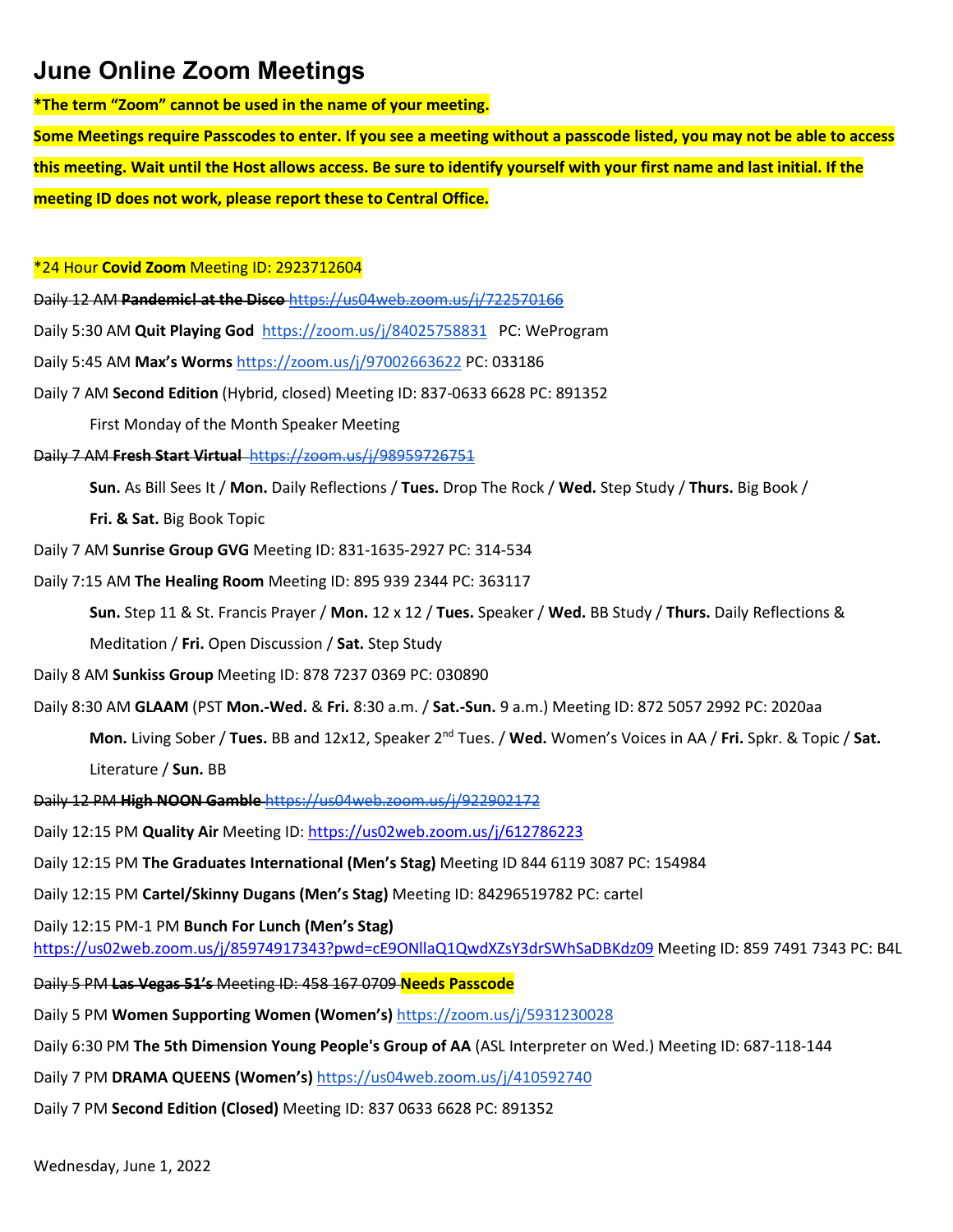Daily 7 PM **Covid 19 Men's Stag** Meeting ID: 536736892 PC: 1935 Daily 10 PM **VEGAS Deliver Us From Ego** <https://zoom.us/j/576015340> Sunday 8 AM **Taking It To The Streets** Meeting ID: 436 025 4279 PC: 966903 Sunday 9 AM **Cheers** (Hybrid) Meeting ID: 204 676 856 PC: 121212 Sunday 10 AM **Connect the Dots** Meeting ID 347 497 616 PC: 564 669 Sunday 10 AM **12X12 Step Study Sunday** Meeting ID: 162 494 185 PC: 12x12 Sunday 1:30 PM **Sassy Sisters Online (Women's)** <https://zoom.us/j/986963791> Monday 9 AM **Cheers** Meeting ID: 204 676 856 PC: 121212 Monday 11:00 AM **Women's West (Closed Women's Daily Reflections/Discussion)** Meeting ID: 2062017000 PC: 1day@atime Monday 2 PM **Widening the Gateway (Secular/Discussion)** Meeting ID 864 2466 1545 PC: 578705 Monday 3:30 PM **Lost & Found** (Big Book) Meeting ID: 6779919370 PC: BigBook Monday 5:00 PM **Lost & Found** (Big Book) Meeting ID: 6779919370 PC: BigBook Monday 5:30 PM **Primary Purpose** Meeting ID: 254 966 838 PC: 257987 Monday 7 PM **As Bill Sees It** Meeting ID: 916-553-881 Monday 7 PM **Connect the Dots** Meeting ID: 909 055 593 PC: 564 669 Speaker Monday 7 PM **How It Works (Closed)** <https://us02web.zoom.us/j/82784501273> Monday 7 PM **Smell the Roses** Meeting ID: 950 765 0929 PC: IntoAction Mon-Fri. 12 PM **Fireside Men's Stag** Meeting ID: 505 881 907 Mon-Fri. 2:30 PM **Rock Bottom** Meeting ID 991 758 5505 PC: pigman Mon-Fri. 5:30 PM **It's Five O'clock Somewhere** Meeting ID: 458 167 0709 PC: aaworks Monday - Saturday 10 AM **VEGAS Daily Reflection** <https://us04web.zoom.us/j/910965736> Monday - Saturday 8 AM **Welcome Home** Meeting ID: 990 0384 6352 Monday - Saturday 5:30 PM **We Ceased Fighting** Meeting ID 644 502 1212 (No passcode needed) Monday - Saturday 7 AM **Early Birds** Meeting ID: 532 185 8803 PC: 949121Sub3 Mon., Wed., Friday 9 AM **AA in the AM** Meeting ID: 513 451 400 PC: Rule62 Tuesday 1:30 PM **Joe & Charlie** Meeting ID: 732 02468658 PC: 001048 Tuesday 5:30 PM **Tuesday Grapevine** Meeting ID: 736 921 898 PC: grapevine Tuesday 6:00 PM **Tuesday Night Sobriety Sisters** Meeting ID: 422 926 8746 <https://us04web.zoom.us/j/2336076457?pwd=SVBjcVEwNVQzVmc4U1pkZ2h3NzBVQT09>

Tuesday 7 PM **Tuesday Night Women's Group** Meeting ID: 824 6387 1510 PC: 910317 Tuesday 7:30 PM **Henderson Discussion** Meeting ID 532 185 8803 PC: 949121Sub3 Tues, Wed, Thurs. 7 AM **A New Freedom** Meeting ID: 895 3486 2325 PC: newsong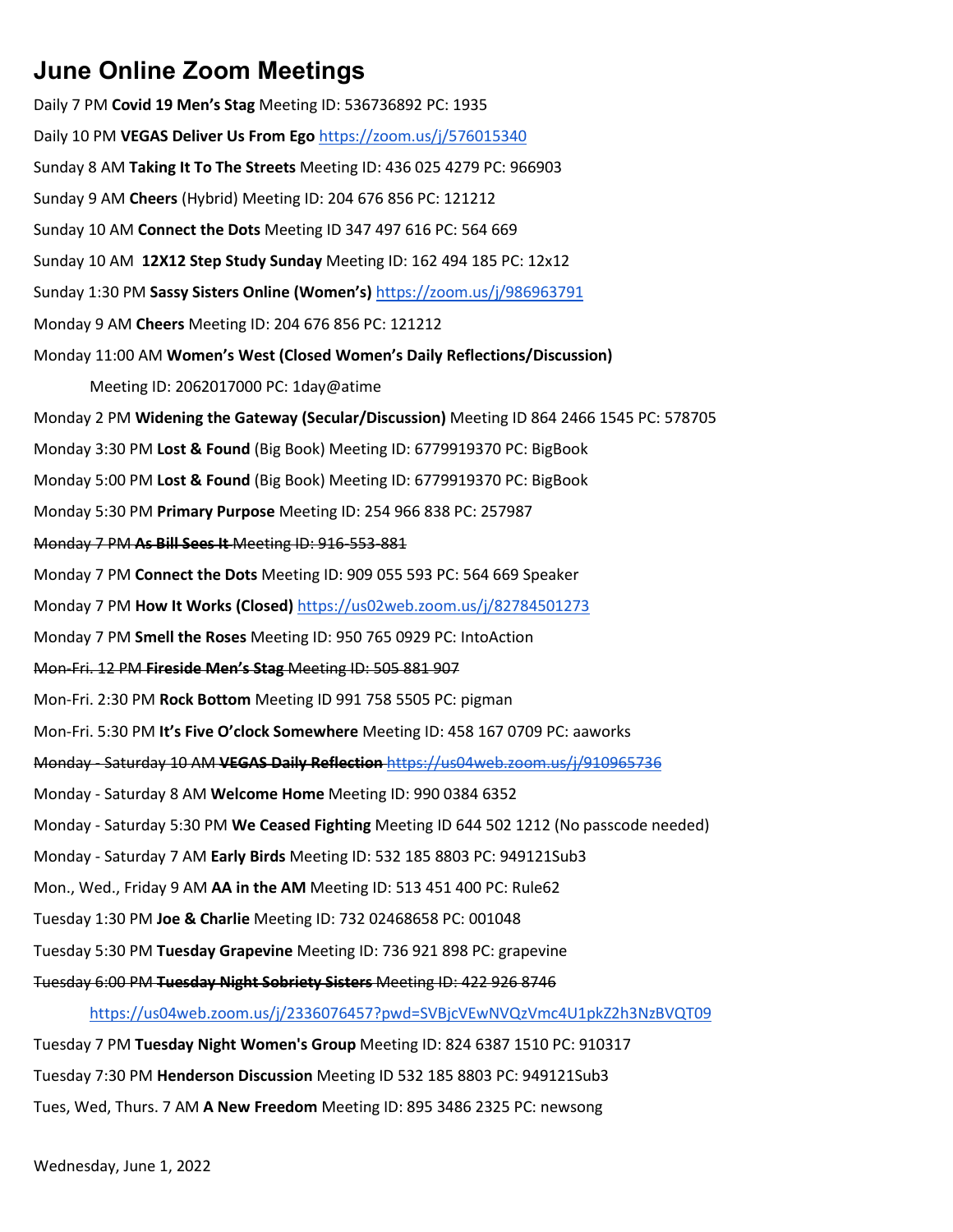Tuesday, Thursday, & Saturday 11 AM **Check Up from the Neck Up** <https://zoom.us/j/91546619228> Tuesday & Thursday 12:15 PM **Here & Now** Meeting ID: 750 384 391 PC: 89109 Wednesday 9 AM **Cheers** Meeting ID: 204 676 856 PC: 121212 Wednesday and Friday 1 PM **VEGAS Grapevine Storytime** <https://zoom.us/j/3321869735> PC: 738342 Wednesday 12:15 PM **Women's Big Book Study (Closed Women's)** Meeting ID: 81903967232 PC: bigbook Wednesday 2 PM **Widening the Gateway (Secular/Book Study: Living Sober)** Meeting ID 864 2466 1545 PC: 578705 Wednesday 5:30 PM **Promise Sisters**, Meeting ID 942 357 058 and PC: 656594 Thursday 5:30 PM **Primary Purpose 12 X 12** Meeting ID: 803 235 832 PC: 257987 Thursday 6 PM **100 Men Stag Big Book Study** <https://us02web.zoom.us/j/85974917343?pwd=cE9ONllaQ1QwdXZsY3drSWhSaDBKdz09> Meeting ID: 859 7491 7343 PC: B4L Thursday 7 PM **Living Today** Meeting ID: 843 751 89578 PC: 5D4fEm Thursday 7 PM **How It Works Las Vegas** [https://us02web.zoom.us/j/8160140207](https://us02web.zoom.us/j/81601402071) Friday 2 PM **Widening the Gateway (Secular/Discussion)** Meeting ID 864 2466 1545 PC: 578705 Friday 6 PM **We Stood at the Turning Point (Daily Reflections)** Meeting ID:117 220 269 PC: 842650 Friday 7 PM **An AA Meeting (Speaker)** Meeting ID: 829-4426-9483 PC: Billw Friday 7 PM **Friday Nite Stepping Out Step Study** Meeting ID: 922 194 223 PC: 448127 Friday 7 PM **Connect the Dots** Meeting ID 324 755 745 PC: 564 669 Speaker Friday 7 PM **Square Pegs Newcomers** Meeting<https://zoom.us/j/309051476> Friday 7 PM **One Gay At A Time** <https://us06web.zoom.us/j/89449387670?pwd=NndldWZnQmRJb3NRcVBpTkdUeFBOdz09> PC: LGBTQ Friday 8:30 PM **Virtual Venice Beach** <https://us04web.zoom.us/j/554893205> Saturday 9 AM **Women's Daily Reflections** Meeting ID: 876 3403 4407 PC: 668784 Saturday 9:30 AM **Women in Recovery** Meeting ID: 508 672 5889 PC: camel Saturday 10 AM **Beginners Ask It Basket** Meeting ID 519459603 PC: 002128 Saturday 10 AM **All Are Welcome (Women's)** Meeting ID 202 0199 017 Saturday 10 AM **Quad A Meeting (Hybrid, Secular, Open)** Meeting ID 747 758 5960 Saturday 10 AM **LV Ladies Lifeline (Open Discussion Women's Meeting)** Meeting ID: 526 610 4778 PC: unity Saturday 10-11:30 AM **New Beginnings (Women's)** Meeting ID: 176 331 796 PC: 828723 Saturday 1:30 PM **PERSPECTIVE by Keepin' It Real Recovery Club** <https://zoom.us/j/603653405>

Saturday 4 PM **Coast2Coast (Speaker)** <https://zoom.us/j/925524306>

Saturday 5:30 PM **4th Dimension Speaker Meeting** <https://zoom.us/j/510658093>

Saturday 7 PM **How it Works Las Vegas** <https://us02web.zoom.us/j/83639037761>

Saturday 7 PM-8:10 PM **Double Digit** Meeting ID: 826 0472 2739 PC: Oldtimers